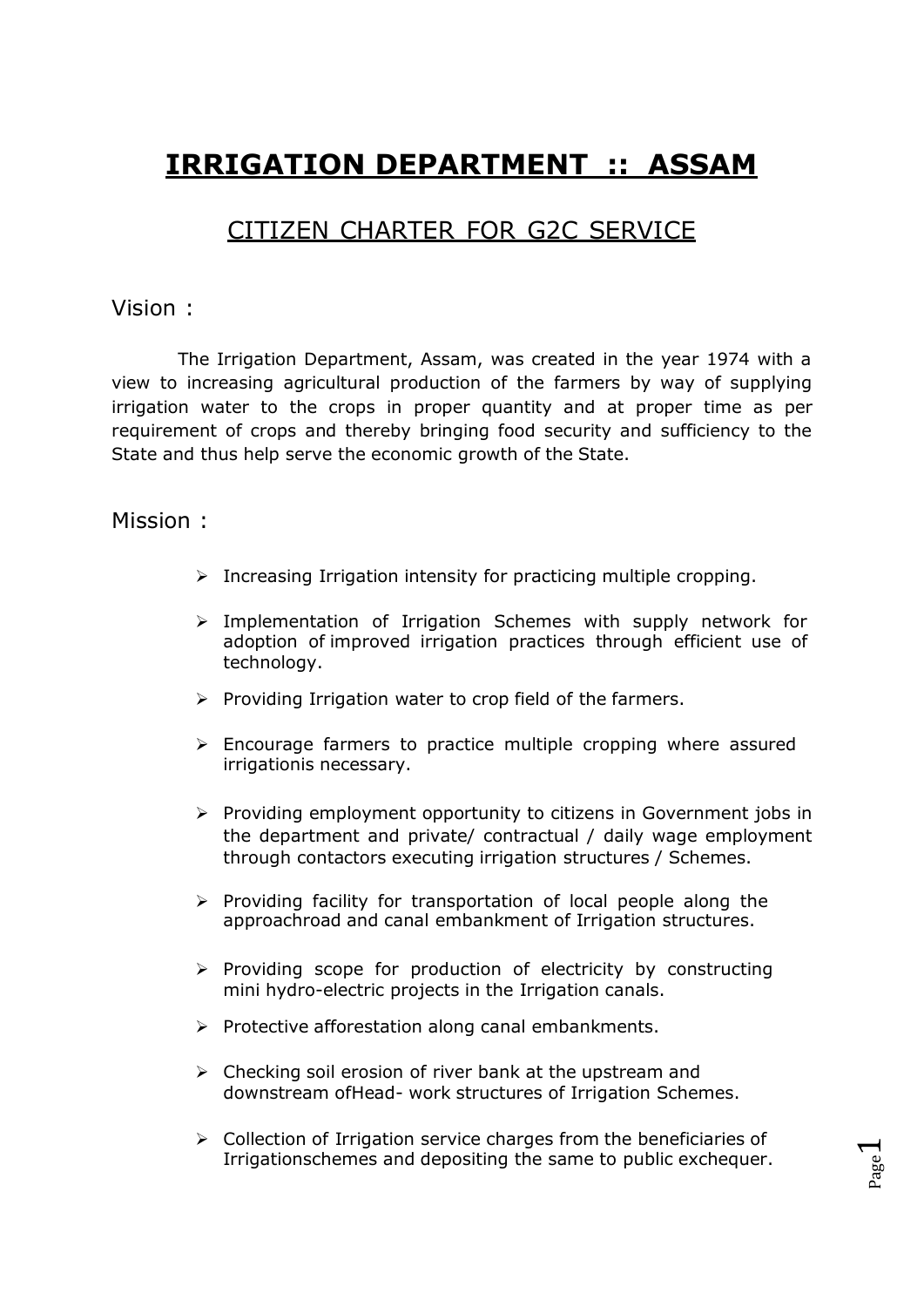#### Client :

- **The Chief Engineer, Irrigation Department**
- **The Chief Engineer, Minor Irrigation, Irrigation Department.**
- **EXECONTRER** Contractors registered under Irrigation Department for executing Irrigation Schemes.
- **Suppliers under Irrigation Department.**
- General Citizen.
- The charter is the commitment of Irrigation Department for the services to the citizens in general and the farmers' within the command area of irrigation Schemes in particular. The charter includes any other person / institution having any relation and interest with the activities of the Irrigation Department.

# **BUSINESS TRANSACTION**

#### **Implementation of Irrigation Schemes:**

- 1. The Irrigation Department, Assam executes and maintains Irrigation schemes of all types, i.e. Major, Medium and Minor Irrigation schemes.
- 2. Supply irrigation water to the farmer's land in proper quantity and at proper time within the command areas of Irrigation schemes of all types and all categories i.e. surface flow, surface Lift and ground water, depending upon the requirement/demand placed by beneficiary farmers and availability of potential.
- 3. Organize farmers to participate in the system of irrigation as a part of Participatory Irrigation Management. Water User's Association (WUA) have been formed comprising members from beneficiary farmers and departmental representatives to look after the upkeepment of concerned irrigation schemes
- 4. Generate Employment by way of making appointment in Government job in the Department and private/ contractual/ daily wage employment through contractors executing the Irrigation structures under the work program related to the Department.

Page  $\mathrel{\sim}$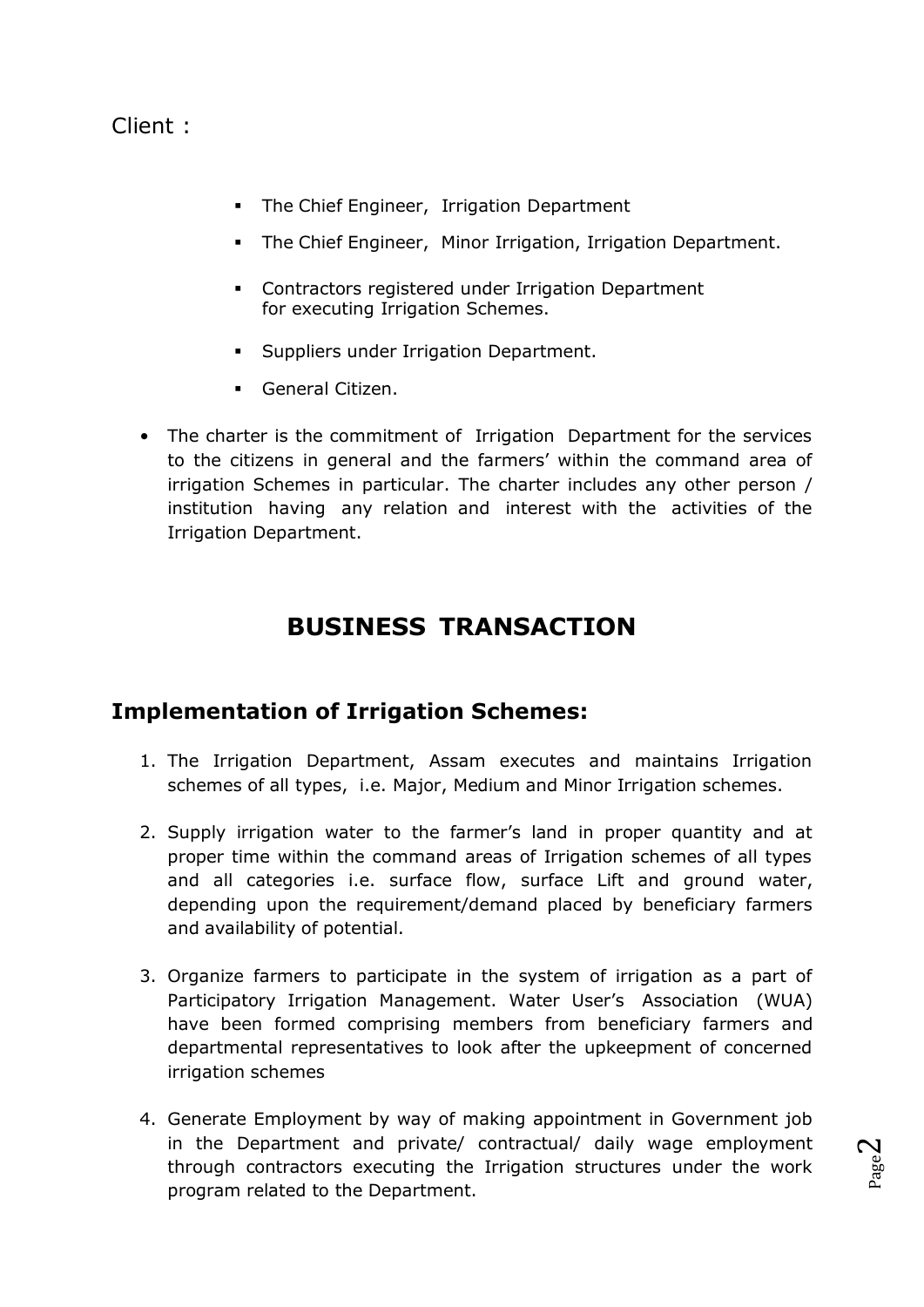- 5. Facilitate road communication system by utilising approach road and embankment constructed for Irrigation schemes in isolated location.
- 6. The Irrigation Department controls and regulates ground water under the premises of the relevant Act. And as a constituent of Ground Water Regulatory Authority.

# **AVAILABILITY OF PRESCRIBED FORMS**

| SI.<br>No. | Title of the form                               | Fees to be paid | Whom to contact                                                                                                |
|------------|-------------------------------------------------|-----------------|----------------------------------------------------------------------------------------------------------------|
|            | Contractor's (Class $-1$ )<br>registration form | Nil             | Deputy Chief Engineer,<br>Irrigation, Chandmari,<br>Guwahati-3.                                                |
| 2.         | Form for application for<br>Irrigation water    | Nil             | <b>Assistant Executive</b><br>Engineers, i.e. Irrigation<br>officers at different Irrigation<br>Sub Divisions. |

### **Core Service G2C :**

For matters regarding supply of irrigation water beneficiary farmers contact Assistant Executive Engineer, Irrigation, i.e. Irrigation officer of concerned Irrigation Sub-Divisions at field level. The Department provide service in this regard during both crop season – 1. Kharif season and 2. Rabi and Pre-Kharif season as per requirement on the basis of availability of resources. Necessary relevant water scheduling is prepared and published in due time in advance.

### **Complaint redressal System**

In respect of breach of conduct to make delivery of the above standards, complaints may be lodged with the following officers.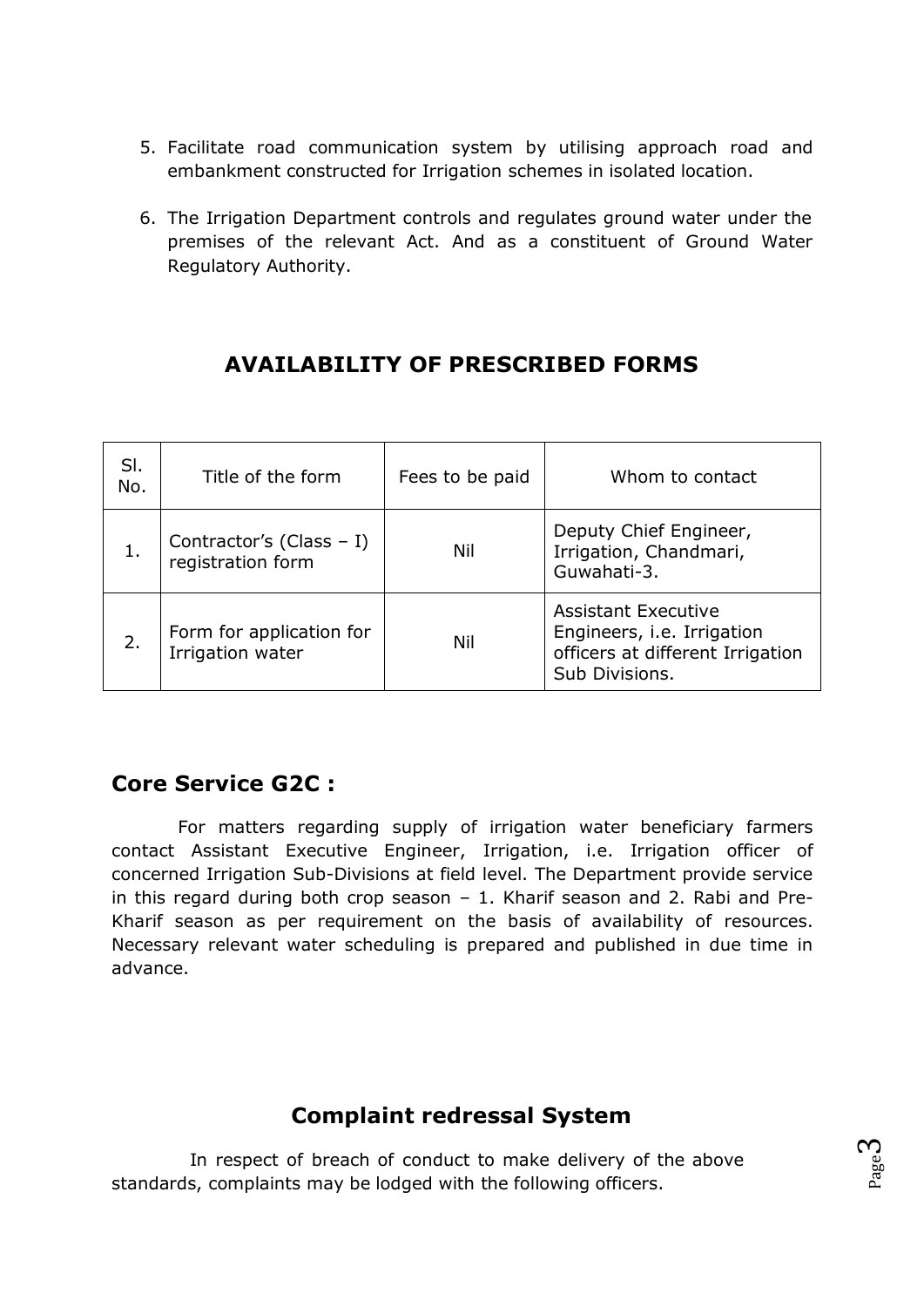| SI.<br>No.     | Name and Designation of<br>the officers                                                                   | Address for<br>Correspondence                                     | Telephone/ Fax/<br>e- mail. |
|----------------|-----------------------------------------------------------------------------------------------------------|-------------------------------------------------------------------|-----------------------------|
| 1              | Sri Brajen Malakar,<br>Chief Engineer,<br>Irrigation.                                                     | O/o the Chief Engineer,<br>Chandmari, Guwahati-3.                 | 0361-2667305                |
| $\overline{2}$ | Sri Brajen Malakar,<br>Chief Engineer, Minor<br>Irrigation.                                               | O/o the Chief Engineer,<br>Chandmari, Guwahati-3.                 | 0361-2667305                |
| 3              | Sri Mukta Barman,<br>Public Relations Officer,<br>Irrigation Department.                                  | O/o the Chief Engineer,<br>Chandmari, Guwahati-3.                 | 0361-2667305                |
| $\overline{4}$ | Executive Engineer,<br>respective Irrigation<br>Division, in respect of<br>supply of irrigation<br>water. | In all the District Head<br>quarters and in some other<br>places. |                             |

### **Other information regarding lodging complaint**

We have a public relations office in Irrigation Department headed by Sri Mukta Barman, Public Relations Officer, who has been designated as Nodal Officer, Public grievance.

All complaints will be acknowledged by us within 7(seven) days and final reply on the action taken will be communicated within 14(fourteen) days. If not satisfied with the reply, the person/persons may lodge complaint to the Chief Engineer, Irrigation or to the Commissioner & Secretary to the Government of Assam, Irrigation Department.

### **Guidebook/ Handbook/ Consumer helpline**

The Department is contemplating to install a consumer helpline with a toll free number which is already applied for and installation is expected very shortly.

# **Review of Citizen Charter**

The Citizen charter will be reviewed annually. Any suggestion in this regard may be submitted to Sri Brajen Malakar, Chief Engineer, Irrigation Department, Assam, Chandmari, Guwahati- 3.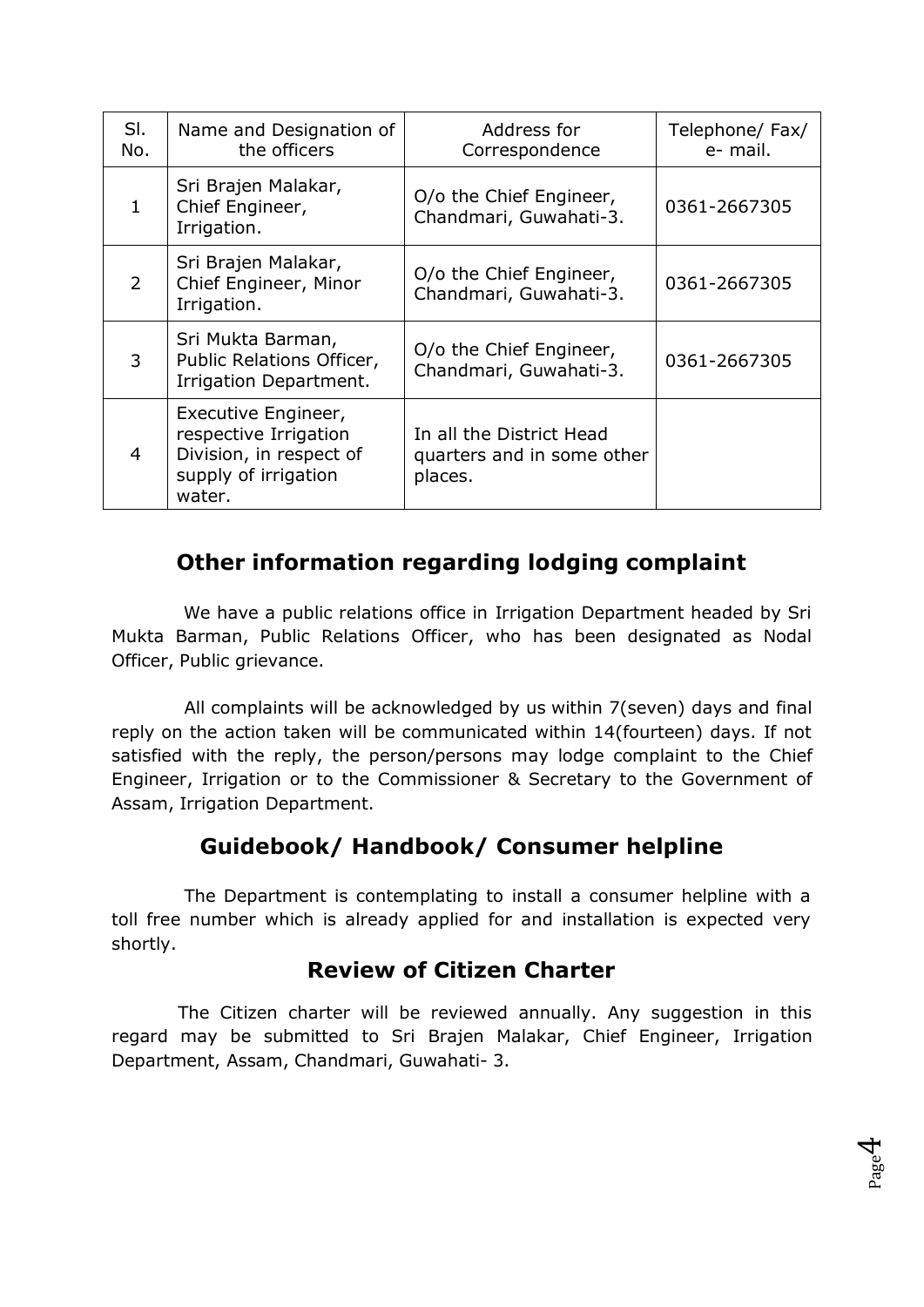# **SERVICE DELIVERY**

| SI.<br>No. | Service                       | Timeline / Flow                                      | Conditions | <b>Officers</b>                                            | Fees | Remarks |
|------------|-------------------------------|------------------------------------------------------|------------|------------------------------------------------------------|------|---------|
|            | Supply of Irrigation<br>Water | As per requirement<br>crop/demand by the<br>farmers. |            | Assistant Executive Engineer,<br>i.e. Irrigation officers. | Nil  |         |

# **Information on the following subjects can be obtained from our officers listed below**

| SI.<br>No. | Detailed information                                       | Name and Designation of the<br>officer                | Address/Location of the office                                           | Telephone/Fax/<br>e-mail |
|------------|------------------------------------------------------------|-------------------------------------------------------|--------------------------------------------------------------------------|--------------------------|
| 1.         | Statistical data/information<br>relating to the Department | Ms. Mina Deka,<br>Senior Research Officer, Irrigation | O/o the Chief Engineer,<br>Irrigation Deptt., Chandmari,<br>Guwahati-03. | 0361-2667305             |
| 2.         | Contractor's registration,<br>Class-I                      | Sri Brajen Malakar<br>Chief Engineer, Irrigation      | O/o the Chief Engineer,<br>Irrigation Deptt., Chandmari,<br>Guwahati-03. | 0361-2667305             |
| 3.         | <b>Budget</b>                                              | Sri Binod Deka,<br>Nodal Officer, Budget, Irrigation  | O/o the Chief Engineer,<br>Irrigation Deptt., Chandmari,<br>Guwahati-03. | 0361-2667305             |
| 4.         | Appointment and transfer<br>(Grade-III and IV)             | Sri Brajen Malakar, Chief<br>Engineer, Irrigation     | O/o the Chief Engineer,<br>Irrigation Deptt., Chandmari,<br>Guwahati-03. | 0361-2667305             |
| 5.         | Land Acquisition                                           | Sri M. Barbhuyan, ACS,<br>Land Acquisition Officer    | O/o the Chief Engineer,<br>Irrigation Deptt., Chandmari,<br>Guwahati-03. | 0361-2667305             |